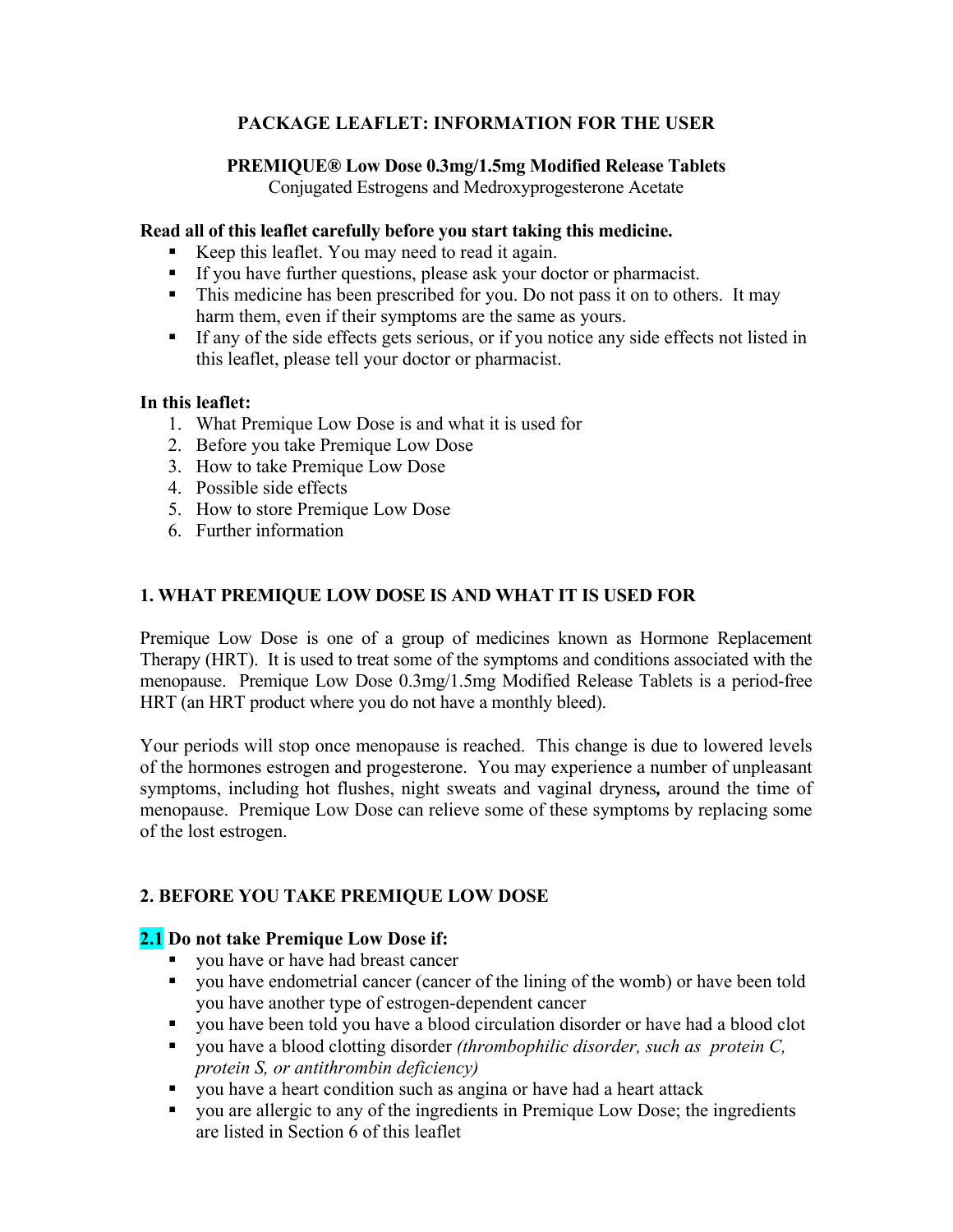- you have porphyria (a rare inherited metabolic disorder)
- you have recently had unexpected or very heavy vaginal bleeding
- you have been told that you have endometrial hyperplasia (abnormal growth of the lining of the womb)
- vou have or have previously had liver disease
- vou are pregnant, or you are breast-feeding.

Before you start taking HRT, your doctor should ask about your own and your family's medical history. Your doctor may decide to examine your breasts and/or your abdomen, and may do an internal examination — but only if these examinations are necessary for you, or if you have any special concerns.

Once you've started on HRT, you should see your doctor for regular check-ups (at least once a year). At these check-ups, your doctor may discuss with you the benefits and risks of continuing to take HRT.

You are advised to:

- go for regular breast screening and cervical smear tests
- regularly check your breasts for any changes such as dimpling of the skin, changes in the nipple, or any lumps you can see or feel.

Some diseases may be made worse by HRT. Therefore, if you have or have ever had any of the following remind your doctor as he or she may want to monitor you more closely:

- uterine fibroids or endometriosis
- risk factors for blood clots (see section **2.2 -** *Blood Clots* for more detail)
- a close relative who has had breast cancer or an estrogen dependent cancer, such as cancer of the womb or ovaries (see section **2.3 – Effects on your risk of developing cancer** for more detail)
- high blood pressure
- heart disease (see section 2.2 *Heart Disease* for more detail)
- liver disease (e.g. liver adenoma)
- $\blacksquare$  kidney disease
- **diabetes**
- **gallbladder disease or gallstones**
- migraine
- systemic lupus erythematosus  $(SLE a$  rare chronic inflammatory disease)
- $\blacksquare$  epilepsy
- asthma
- otosclerosis (hearing loss due to a problem with the bones in your ear)
- **IDOM** blood calcium levels (hypocalcaemia)
- high levels of fatty substances in the blood (hypertriglyceridaemia).

If there is a change in any of the above conditions whilst taking Premique Low Dose tell your doctor.

As well as benefits, HRT has some risks which you need to consider when you're deciding whether to take it, or whether to carry on taking it.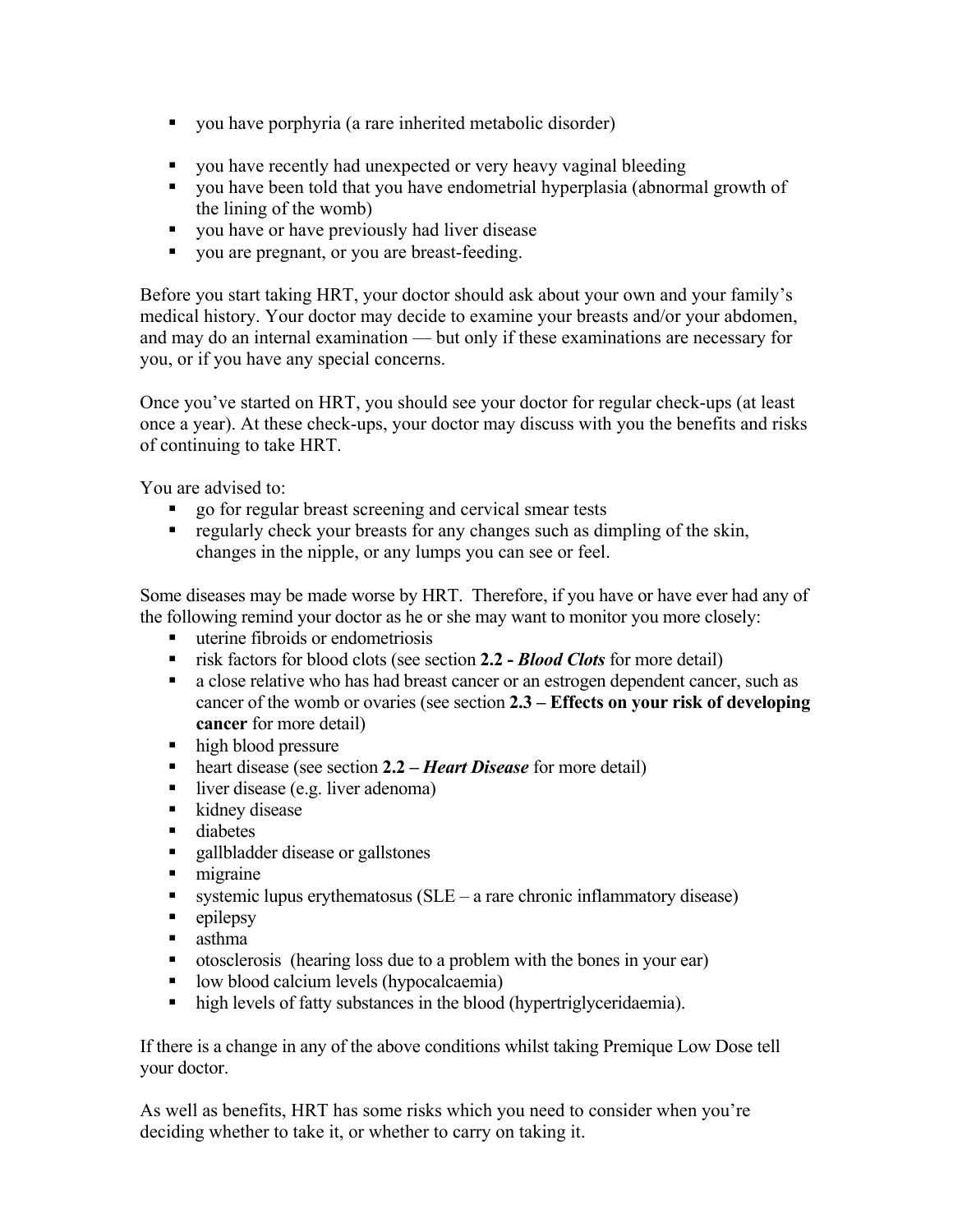# **2.2 Effects on your heart or circulation:**

## *Heart Disease*

**HRT is not recommended for women who have heart disease, or have had heart disease recently.** If you have ever had heart disease, talk to your doctor to see if you should be taking HRT.

## **HRT will not help to prevent heart disease.**

Studies with one type of HRT (containing conjugated estrogens plus the progestogen MPA) have shown that women may be slightly more likely to get heart disease during the first year of taking the medication. For other types of HRT, the risk is likely to be similar, although this is not yet certain.

### **If you get:**

- a pain in your chest that spreads to your arm or neck
- **See a doctor as soon as possible and do not take any more HRT** until your doctor says you can. This pain could be a sign of heart disease.

## *Stroke*

Recent research suggests that HRT slightly increases the risk of having a stroke. Other things that can increase the risk of stroke include:

- **getting older**
- $\blacksquare$  high blood pressure
- smoking
- drinking too much alcohol
- an irregular heartbeat.

**If you are worried about any of these things**, or **if you have had a stroke in the past**, talk to your doctor to see if you should take HRT.

Looking at **women in their 50s** who are **not taking HRT** — on average, over a 5-year period, **3 in 1000** would be expected to have a stroke.

For women in their 50s who are **taking HRT**, the figure would be **4 in 1000**.

Looking at **women in their 60s** who are **not taking HRT** — on average, over a 5-year period, **11 in 1000** would be expected to have a stroke.

For women in their 60s who are **taking HRT**, the figure would be **15 in 1000**.

# **If you get:**

- unexplained migraine-type headaches, with or without disturbed vision
- **See a doctor as soon as possible and do not take any more HRT** until your doctor says you can. These headaches may be an early warning sign of a stroke.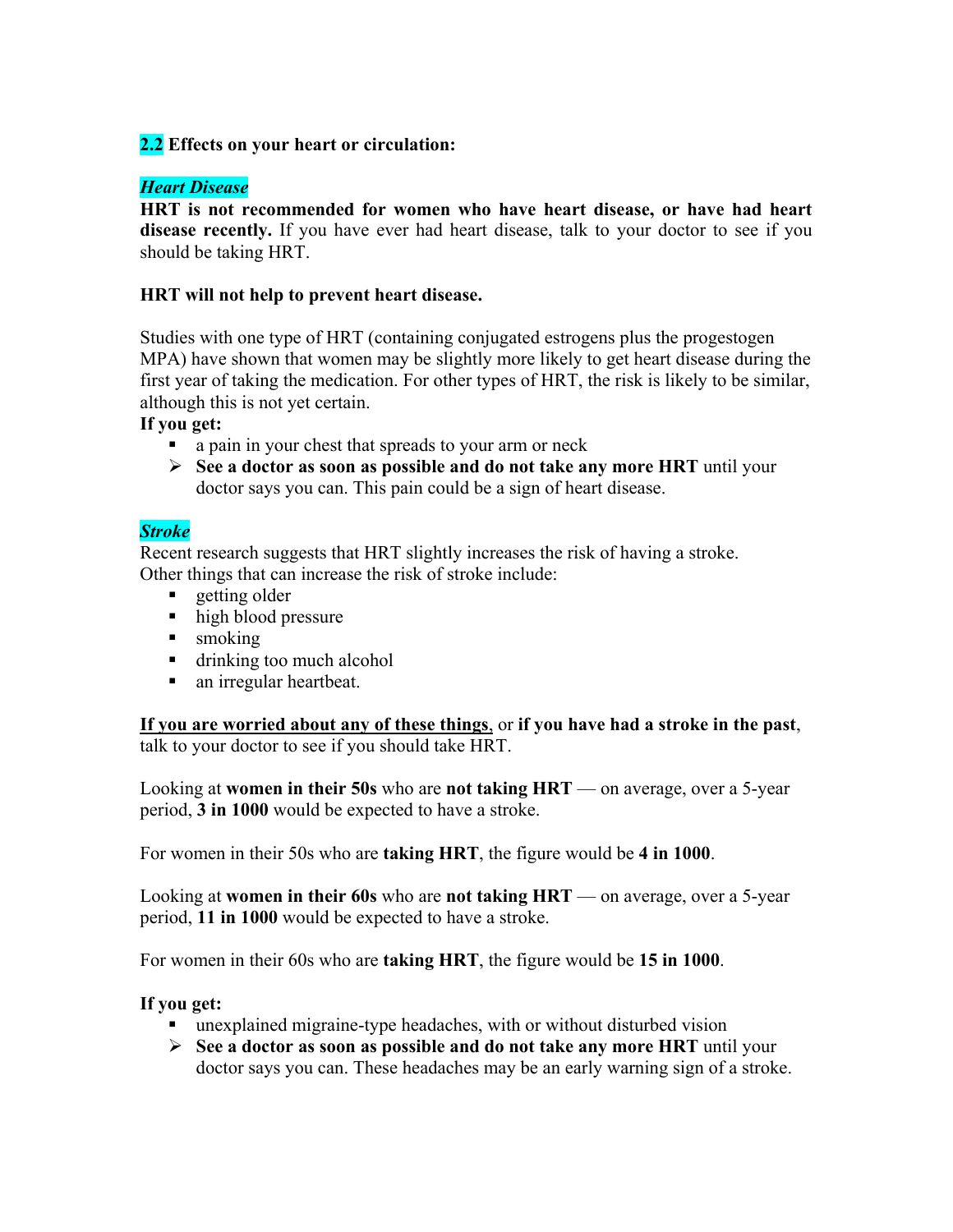# *Blood Clots*

HRT may increase the risk of **blood clots in the veins** (also called **deep vein thrombosis**, or **DVT**), especially during the first year of taking it.

These blood clots are not always serious, **but if one travels to the lungs**, it can cause chest pain, breathlessness, collapse or even death. This condition is called **pulmonary embolism**, or **PE**.

DVT and PE are examples of a condition called **venous thromboembolism**, or **VTE**.

You are more likely to get a blood clot:

- **i** if you are seriously overweight
- **if you have had a blood clot before**
- **i** if any of your close family have had blood clots
- **i** if you have had one or more miscarriages
- if you have any blood clotting problem that needs treatment with a medicine such as warfarin
- if you're off your feet for a long time because of major surgery, injury or illness
- if you have a rare condition called SLE (systemic lupus erythematosus).

**If any of these things apply to you**, talk to your doctor to see if you should take HRT.

Looking at **women in their 50s** who are **not taking HRT** — on average, over a 5-year period, **3 in 1000** would be expected to get a blood clot.

For women in their 50s who are **taking HRT**, the figure would be **7 in 1000**.

Looking at **women in their 60s** who are **not taking HRT** — on average, over a 5-year period, **8 in 1000** would be expected to get a blood clot.

For women in their 60s who are **taking HRT**, the figure would be **17 in 1000**.

# **If you get:**

- painful swelling in your leg
- sudden chest pain
- **difficulty breathing**
- **See a doctor as soon as possible and do not take any more HRT** until your doctor says you can. These may be signs of a blood clot.

**If you're going to have surgery**, make sure your doctor knows about it. You may need to stop taking HRT about 4 to 6 weeks before the operation, to reduce the risk of a blood clot. Your doctor will tell you when you can start taking HRT again.

# **2.3 Effects on your risk of developing cancer:**

# *Breast Cancer*

**Women who have breast cancer, or have had breast cancer in the past, should not take HRT.**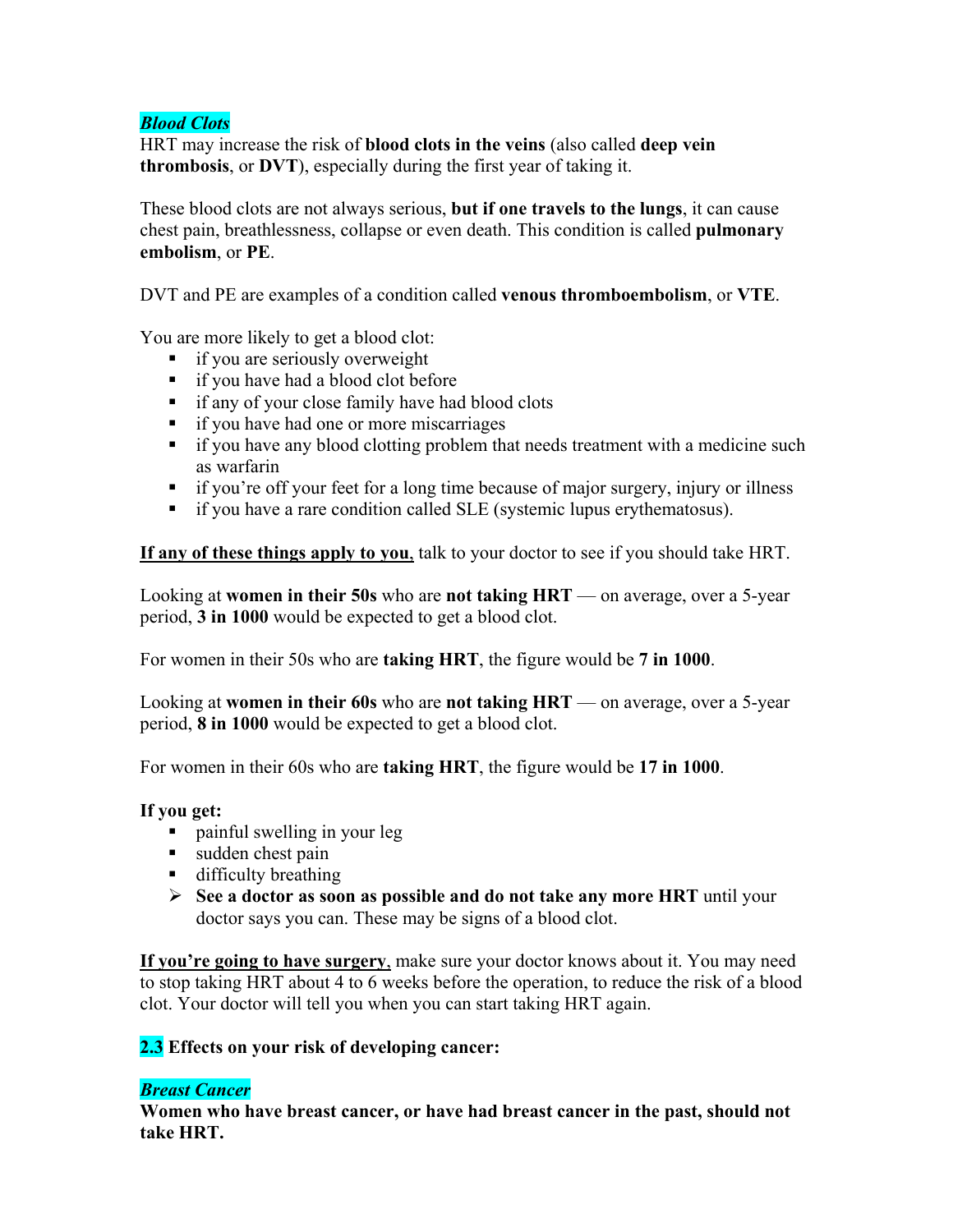Taking HRT slightly increases the risk of breast cancer; so does having a later menopause. The risk for a post-menopausal woman taking estrogen-only HRT for 5 years is about the same as for a woman the same age who's still having periods over that time and not taking HRT. The risk for a woman who is taking estrogen plus progestogen HRT is higher than for estrogen-only HRT (but estrogen plus progestogen HRT is beneficial for the endometrium, see *Endometrial Cancer* below).

For all kinds of HRT, the extra risk of breast cancer goes up the longer you take it, but returns to normal within about 5 years after stopping.

Your risk of breast cancer is also higher:

- if you have a close relative (mother, sister or grandmother) who has had breast cancer
- **i** if you are seriously overweight.

Looking at **women aged 50** who are **not taking HRT** – on average, **32 in 1000** will be diagnosed with breast cancer by the time they reach the age of 65.

For women who start taking **estrogen-only HRT** at age 50 and take it for **5 years,** the figure will be between **33 and 34 in 1000 (i.e. an extra 1-2 cases).** 

If they take estrogen-only HRT for **10 years**, the figure will be **37 in 1000 (i.e. an extra 5 cases).** 

For women who start taking **estrogen plus progestogen HRT** at age 50 and take it for **5 years,** the figure will be **38 in 1000 (i.e. an extra 6 cases).** 

If they take estrogen plus progestogen HRT for **10 years**, the figure will be **51 in 1000 (i.e. an extra 19 cases).** 

**If you notice** any changes in your breast, such as:

- $\blacksquare$  dimpling of the skin
- $\blacksquare$  changes in the nipple
- any lumps you can see or feel
- **Make an appointment to see your doctor** as soon as possible.

### *Endometrial Cancer (cancer of the lining of the womb)*

**Taking estrogen-only HRT for a long time can increase the risk of cancer of the lining of the womb** (the endometrium). Taking **a progestogen** as well as the estrogen helps to lower the extra risk.

**If you still have your womb**, your doctor may prescribe a progestogen as well as estrogen. If so, these may be prescribed separately, or as a combined HRT product.

**If you have had your womb removed** (a hysterectomy), your doctor will discuss with you whether you can safely take estrogen without a progestogen.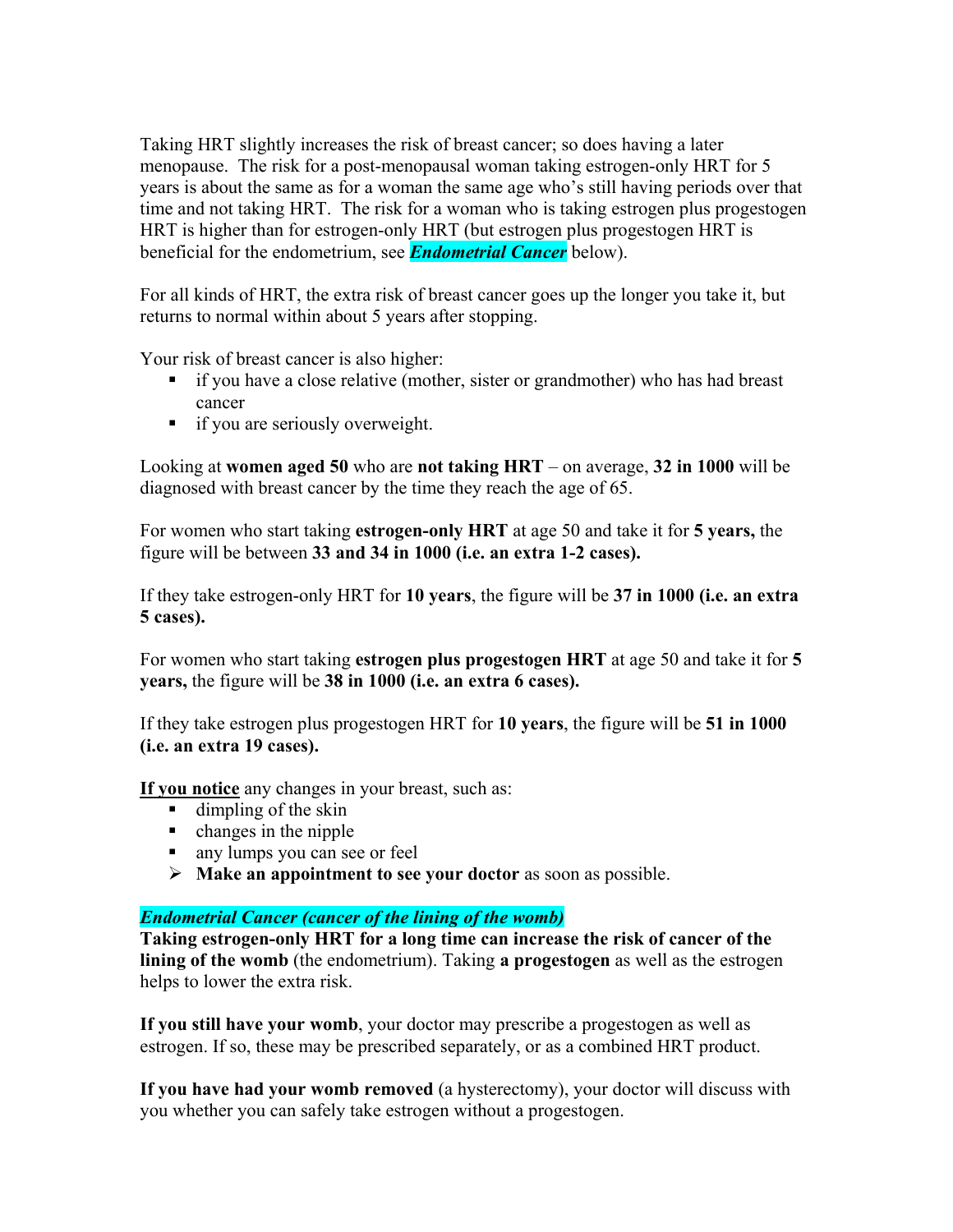**If you've had your womb removed because of endometriosis**, any endometrium left in your body may be at risk. So your doctor may prescribe HRT that includes a progestogen as well as an estrogen.

Your product, Premique Low Dose, contains a progestogen.

Looking at women who still have a uterus and who are **not taking HRT –** on average **5 in 1000** will be diagnosed with endometrial cancer between the ages of 50 and 65.

For women who take **estrogen-only HRT**, the number will be **2 to 12 times higher**, depending on the dose and how long they take it.

The addition of a progestogen to estrogen-only HRT substantially reduces the risk of endometrial cancer.

**If you get breakthrough bleeding or spotting**, it's usually nothing to worry about, especially during the first few months of taking HRT.

### **But if the bleeding or spotting:**

- carries on for more than the first few months
- starts after you've been on HRT for a while
- **Exercise on even after you've stopped taking HRT**
- **Make an appointment to see your doctor.** It could be a sign that your endometrium has become thicker.

### *Ovarian Cancer*

Ovarian cancer (cancer of the ovaries) is very rare, but it is serious. It can be difficult to diagnose, because there are often no obvious signs of the disease.

Some studies have indicated that taking estrogen-only HRT for more than 5 years may increase the risk of ovarian cancer. It is not yet known whether other kinds of HRT increase the risk in the same way.

# **2.4 Other Conditions**

HRT will not help prevent memory loss. In one study of women who started using combined HRT after the age of 65, a small increase in the risk of dementia was observed.

Women with hypertriglyceridaemia (high levels of fatty substances in the blood) may experience large increases of their plasma triglycerides, which can lead to inflammation of the pancreas (pancreatitis). Symptoms of pancreatitis include sudden sharp abdominal pains, abdominal swelling, fever and feeling or being sick.

If you are taking thyroid hormone replacement therapy (e.g. thyroxine), your doctor may monitor your thyroid function more often when you start treatment.

HRT may affect some medical tests. If you visit a hospital or clinic for any medical tests, you should tell the doctor concerned that you are taking HRT.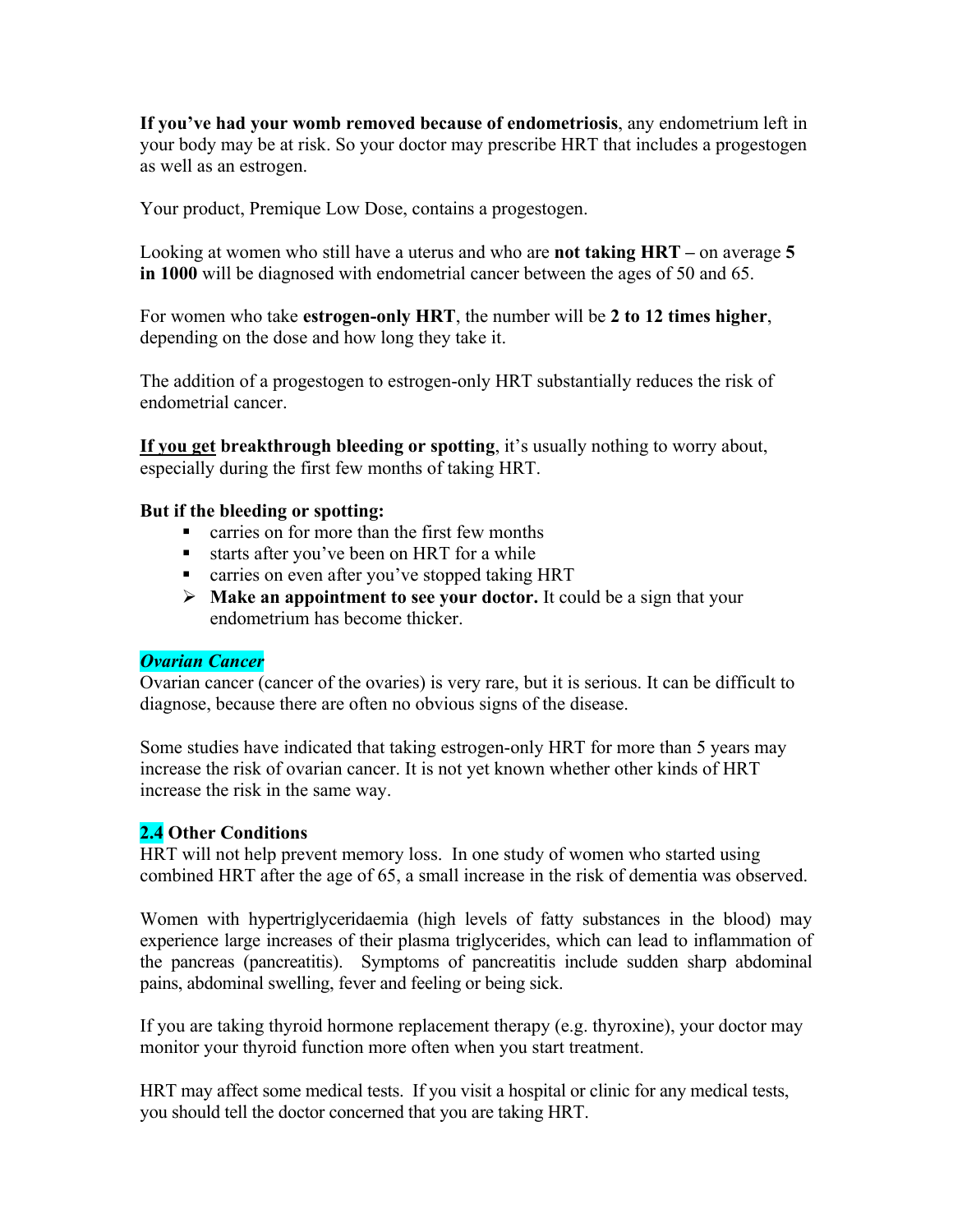# **2.5 Taking other medicines**

Please tell your doctor or pharmacist if you are taking or have recently taken any other medicines, including medicines obtained without a prescription.

In particular tell your doctor if you are taking:

- an anticonvulsant (used to treat epilepsy e.g. phenobarbital, phenytoin, carbamazepine)
- an anti-infective (e.g. rifampicin, rifabutin, nevirapine, efavirenz, erythromycin, ketoconazole, ritonavir, nelfinavir)
- a herbal preparation such as St. John's wort (*Hypericum perforatum*)
- **Example 1** metyrapone (most commonly used in the treatment of Cushing's syndrome)
- aminoglutethimide (most commonly used in the treatment of breast cancer and Cushing's syndrome).

The way that Premique Low Dose works may be altered if other medicines are used at the same time.

# **2.6 Pregnancy and breast-feeding**

Ask your doctor or pharmacist for advice before taking any medicine.

You should stop taking Premique Low Dose and tell your doctor immediately if you know or suspect you are pregnant, or if you are breast-feeding.

Premique Low Dose is not a contraceptive. It is important that you use a reliable form of non-hormonal contraception (e.g. condom or diaphragm) if there is any possibility that you may still become pregnant. You should discuss this with your doctor.

# **2.7 Driving and using machines**

There is no evidence to suggest that Premique Low Dose will affect your ability to drive or to operate machinery.

# **2.8 Important information about some of the ingredients in Premique Low Dose**

Premique Low Dose contains lactose and sucrose. If you have been told by your doctor that you have an intolerance to some sugars, contact your doctor before taking this medicinal product.

# **3. HOW TO TAKE PREMIQUE LOW DOSE**

# **3.1 Instructions for proper use**

Always take Premique Low Dose exactly as your doctor has instructed you. You should check with your doctor or pharmacist if you are unsure.

The usual dose is one tablet every day.

Your doctor will aim to give you the lowest dose for the shortest time to treat your symptoms.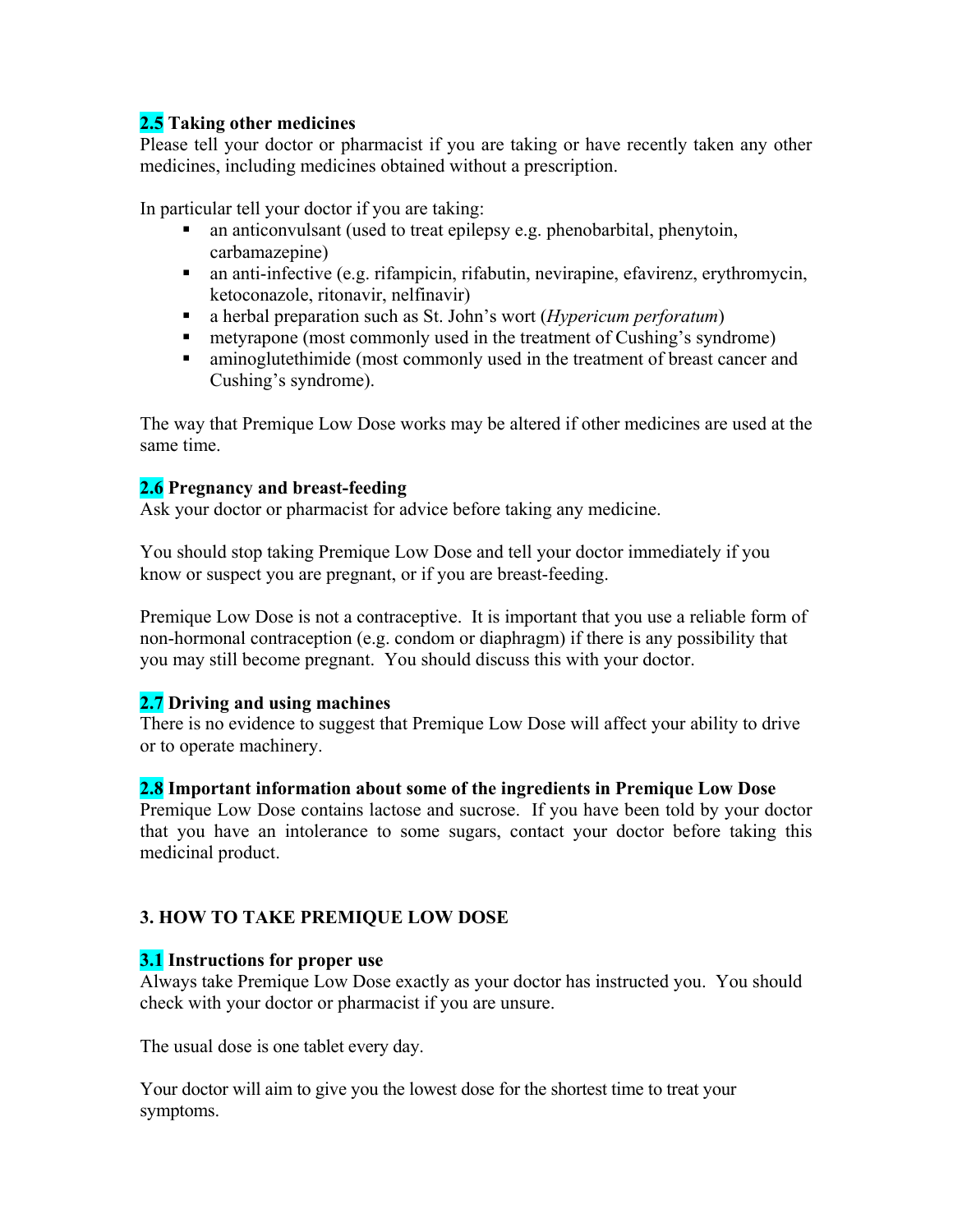Take your tablet at the same time each day as this will help to remind you to take your medicine.

If you are not currently taking HRT or you are taking another period-free HRT, you may start your first pack of Premique Low Dose at any convenient time.

If you are changing from an HRT product that gives you a monthly bleed, start Premique Low Dose the day after you finish the course of the previous product, unless instructed otherwise by your doctor.

Begin your pack of Premique Low Dose by taking the first tablet for that day of the week. Continue to take one tablet each day following the arrows until all 28 tablets have been taken.

While you are taking Premique Low Dose you will have no tablet-free days. You should start your next pack the day after you finish the previous one.

Premique Low Dose does not cause periods. However, you may experience some irregular bleeding or light bleeding (spotting) during your first few months of taking Premique Low Dose. If the bleeding is troublesome, or continues beyond the first 3 months of treatment you should discuss this with your doctor (see section titled *Endometrial Cancer* above).

Do not try to take off the coating, divide or crush the tablets as this could affect the way Premique Low Dose works.

### **3.2 If you take more Premique Low Dose than you should**

If you take too many tablets don't worry. You may feel some nausea (sickness), breast tenderness, dizziness, abdominal pain, drowsiness, fatigue or experience a short period of vaginal bleeding, but it is unlikely that serious problems will result. If you are concerned talk to your doctor or pharmacist.

### **3.3 If you forget to take Premique Low Dose**

If you forget to take a tablet don't worry. Take it as soon as you remember and then carry on taking the remaining tablets at the usual time.

If more than one tablet has been forgotten, do not take extra to try to make up for the missed tablets.

Missed tablets may cause a short period of light bleeding in women who have not had a hysterectomy.

If you have any further questions on the use of this product, ask your doctor or pharmacist.

### **4. POSSIBLE SIDE EFFECTS**

Like all medicines, Premique Low Dose can cause side effects, although not everybody gets them.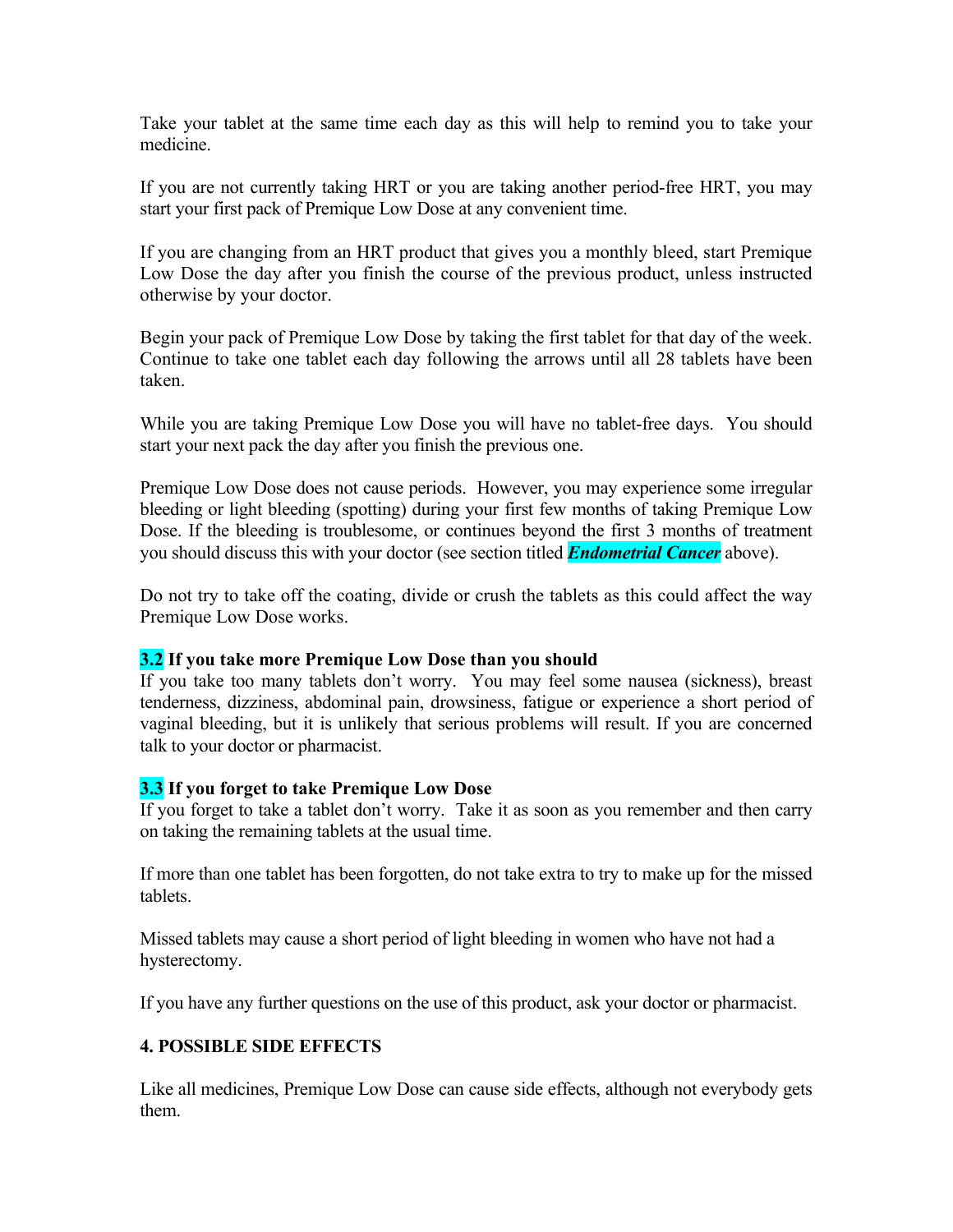# **4.1 Serious side effects**

## **Stop taking Premique Low Dose and tell your doctor immediately if you:**

- have an allergic reaction, signs of which include rash, itching, shortness of breath, difficulty breathing and a swollen face
- experience a migraine type headache (typically a throbbing headache and nausea preceded by visual disturbances) for the first time
- develop signs of jaundice (yellowing of the skin or the whites of the eyes)
- become pregnant
- experience a significant increase in your blood pressure
- develop a contraindication i.e. circumstances which make treatment inadvisable (see section **2 Before you take Premique Low Dose**)

Do not take any more tablets until your doctor says you can.

HRT can also increase the risk of heart disease, stroke, blood clots, breast cancer, endometrial cancer and ovarian cancer. Please see Section **2** - **Before you take Premique Low Dose**.

## **4.2 Other side effects**

### **Very common (affect more than 1 in 10 women)**

• breast pain

### **Common (affect less than 1 in 10 women)**

- breakthrough bleeding or spotting, vaginal inflammation, period pain
- breast tenderness, swollen breasts, nipple discharge
- depression
- muscle and joint aches, leg cramps
- weight change (increase or decrease)
- changes in your triglyceride levels (fatty substances in the blood)

### **Uncommon (affect less than 1 in 100 women)**

- changes in menstrual flow, vaginal discharge
- thrush
- nausea, bloating, abdominal pain
- headache, migraine
- blood clots in the veins
- dizziness
- changes in mood including anxiety
- changes in your interest in sex (increased or decreased libido)
- visible swelling of the face or ankles
- itchiness, acne
- difficulty wearing contact lenses
- gallbladder disease (e.g. gallstones)
- hair loss

#### **Rare (affect less than 1 in 1000 women)**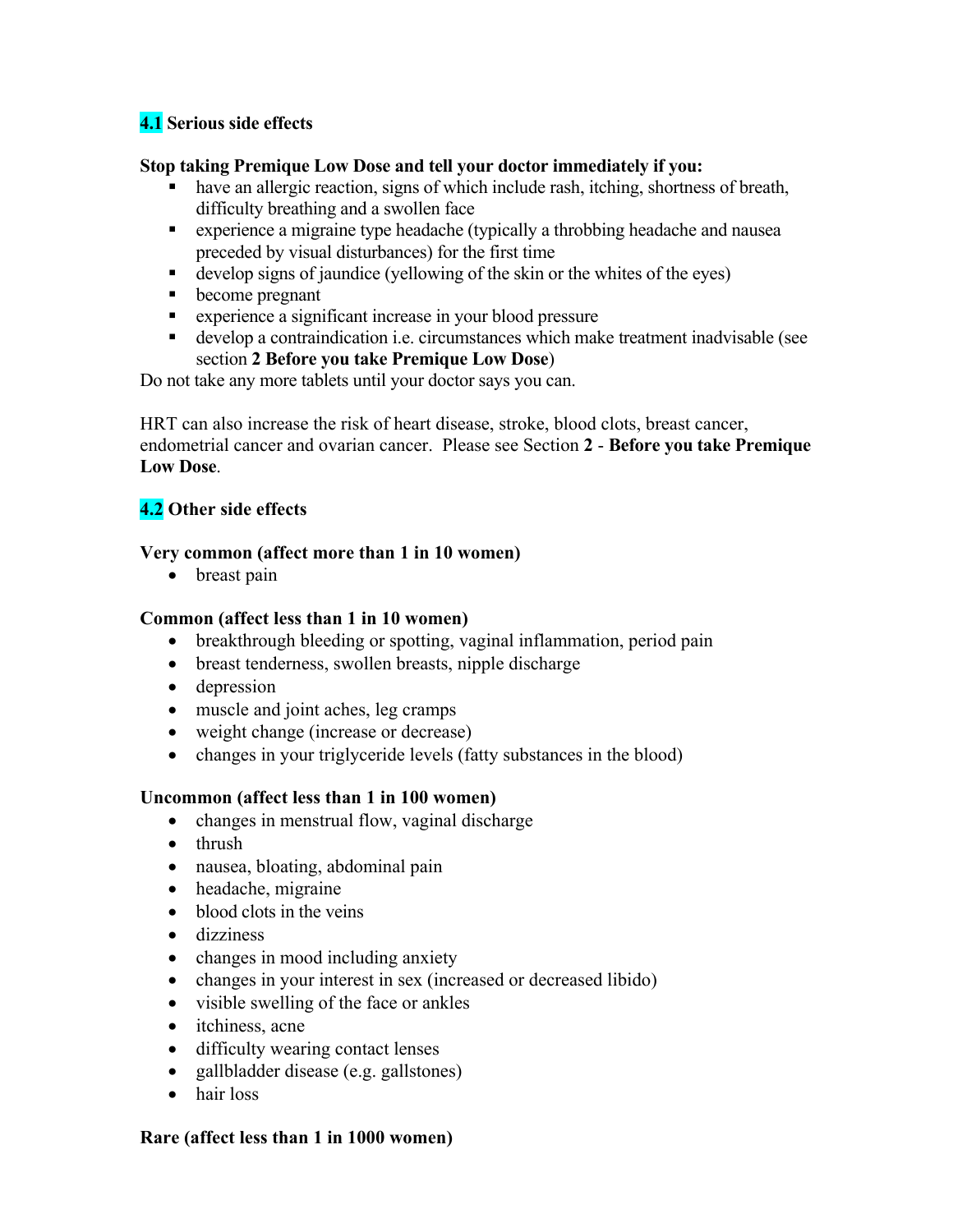- vomiting
- changes in breast tissue, milky secretion from the breasts
- irritability
- allergic reactions including swelling, rash or red patches on the skin
- increase in hair growth
- an intolerance to glucose
- a worsening of asthma
- increased size of fibroids
- ovarian cancer
- worsening of epilepsy
- heart attack, stroke
- inflammation of veins just under the skin
- inflammation of the pancreas
- irregular dark spots (usually on the face)

# **Very rare (affect less than 1 in 10000 women)**

- $\bullet$  jaundice (e.g. yellowing of the skin)
- a worsening of chorea (an existing neurological disorder characterised by involuntary spasmodic movements of the body)
- a worsening of hypocalcaemia (low blood levels of calcium)
- blurred vision or loss of vision
- worsening of porphyria (a rare inherited metabolic disorder)
- growth of benign liver tumours

These side effects are usually temporary and should get better over time.

Other side effects that may occur while taking an estrogen-progesterone combined HRT are:

• memory loss (dementia)

If any of the side effects gets serious, or if you notice any side effects not listed in this leaflet, please tell your doctor or pharmacist.

# **5. HOW TO STORE PREMIQUE LOW DOSE**

Keep out of the reach and sight of children.

Do not use this medicine after the expiry date stated on the carton and blister. This date refers to the last day of the month.

Do not store above 25°C. Keep the blister in the outer carton to protect from light.

Medicines should not be disposed of via wastewater or household waste. Ask your pharmacist how to dispose of medicines no longer required. These measurements will help to protect the environment.